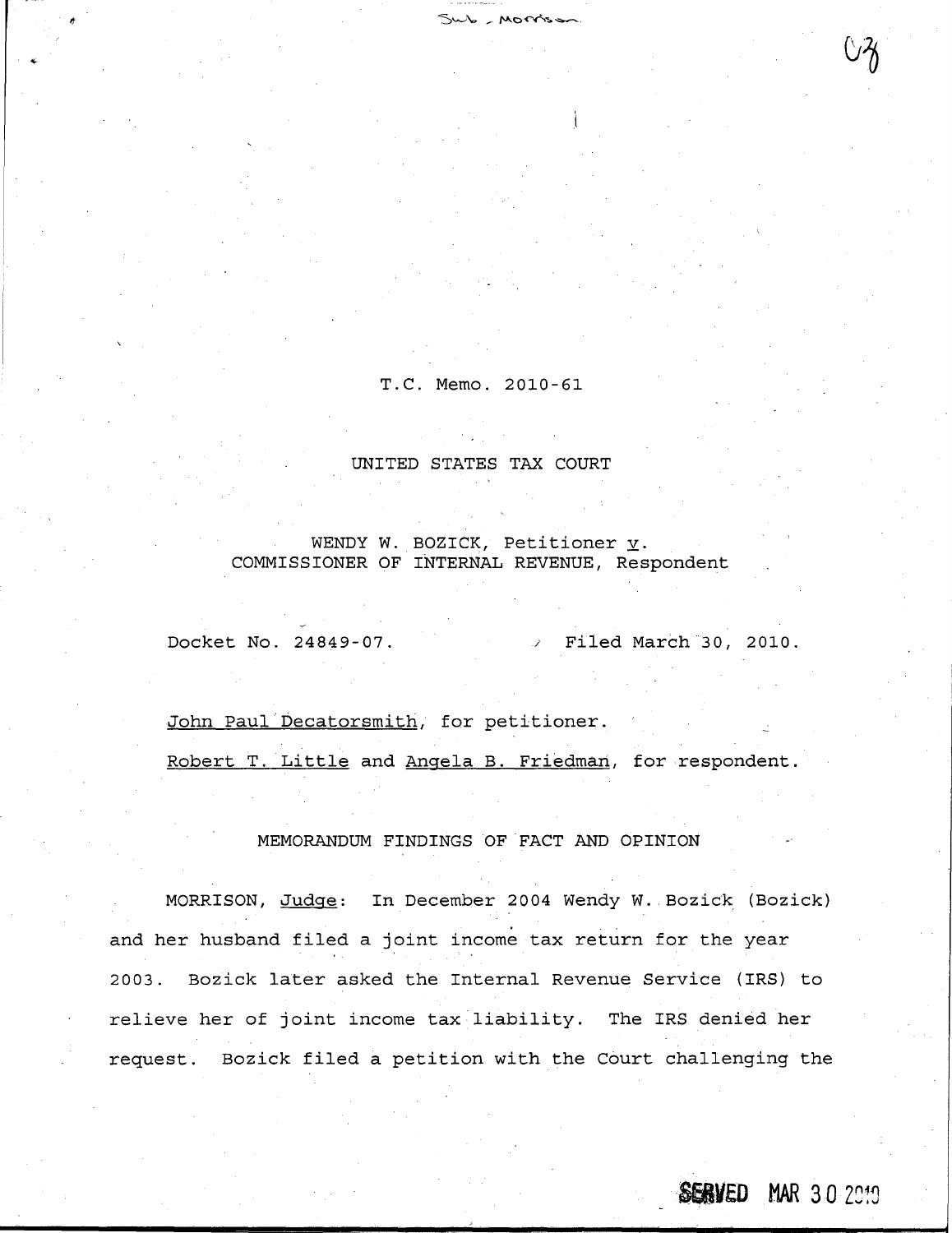IRS' denial.<sup>1</sup> The factual issues about which Bozick and the IRS disagree are: (1) Whether Bozick had reason to know that her husband would not pay the 2003 liability at the time she signed the joint return; (2) whether Bozick will suffer economic hardship if she is not relieved of joint income tax liability; (3) whether the failure of the couple to pay their 2003 tax liability created a significant benefit to Bozick; and  $(4)$ whether Bozick made a good-faith effort to comply with the Federal income tax laws in the tax years after 2003 .

### FINDINGS OF FACT

Bozick's husband, Gary Bozick, died on April 22, 2006. Gary Bozick was a personal injury defense lawyer. While her husband was alive, Bozick did not perform significant work outside the home. She did not handle the finances. She had no bank accounts. She was not allowed by her husband to use a credit card. She was not allowed to open the mail. Her only interaction with the financial aspects of the household was to buy groceries with money her husband gave her in the form of hundred-dollar bills . Bozick had a 2-year college **degree .**

In 2001 Bozick's husband was diagnosed with leukemia . Shortly afterwards, her husband transferred ownership of their

.'At the time she filed her petition, Bozick resided in Illinois . Unless otherwise indicated, all section references are to the Internal Revenue Code, as amended, and all Rule references are to the Tax Court Rules of Practice and Procedure .

- 2 -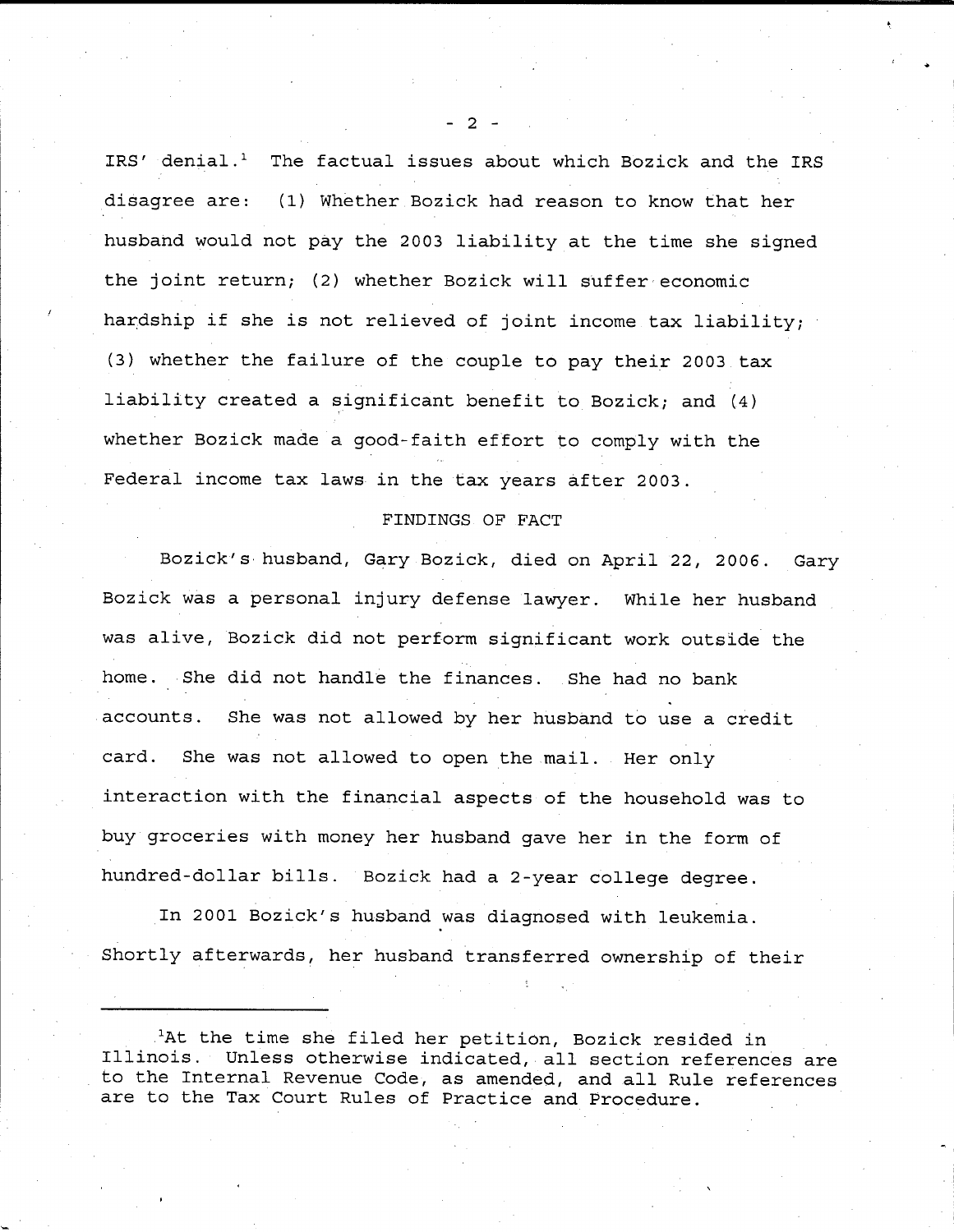house from joint tenancy.to sole ownership in Bozick's name . From 2001 through 2003 her husband's symptoms subsided and he relapsed at least twice. Despite the symptoms of the disease, her husband continued to work in 2003. He had a stem cell transplant in December 2003.

Bozick earned only \$1,025 in wages in 2003 . Her husband earned about \$460,000 from his law practice that year according to the tax return the Bozicks would eventually file .

Bozick was under : the impression that the 2003 income tax return was due in October 2004. As this date approached, Bozick feared that her husband might not prepare their income tax return. Therefore, she filed a separate return. When her husband found out, he became furious. He told her that filing separately rather than jointly would cost the family \$17,000 . Bozick's husband then had the joint return prepared. He had Bozick sign it without giving her a chance to examine it. The return, filed on December 24, 2004, showed that the couple had a tax liability of  $$137,453$ .

Neither of the Bozicks filed a return for 2004 . Bozick. filed a separate return for 2005. For the tax year 2006 Bozick testified that her tax return .was mailed to the IRS . She introduced a copy of the 2006 return into the record as Exhibit 25-P. However, the IRS' internal records do not show a 2006 return was received. For 2007 Bozick filed a return.

- 3 -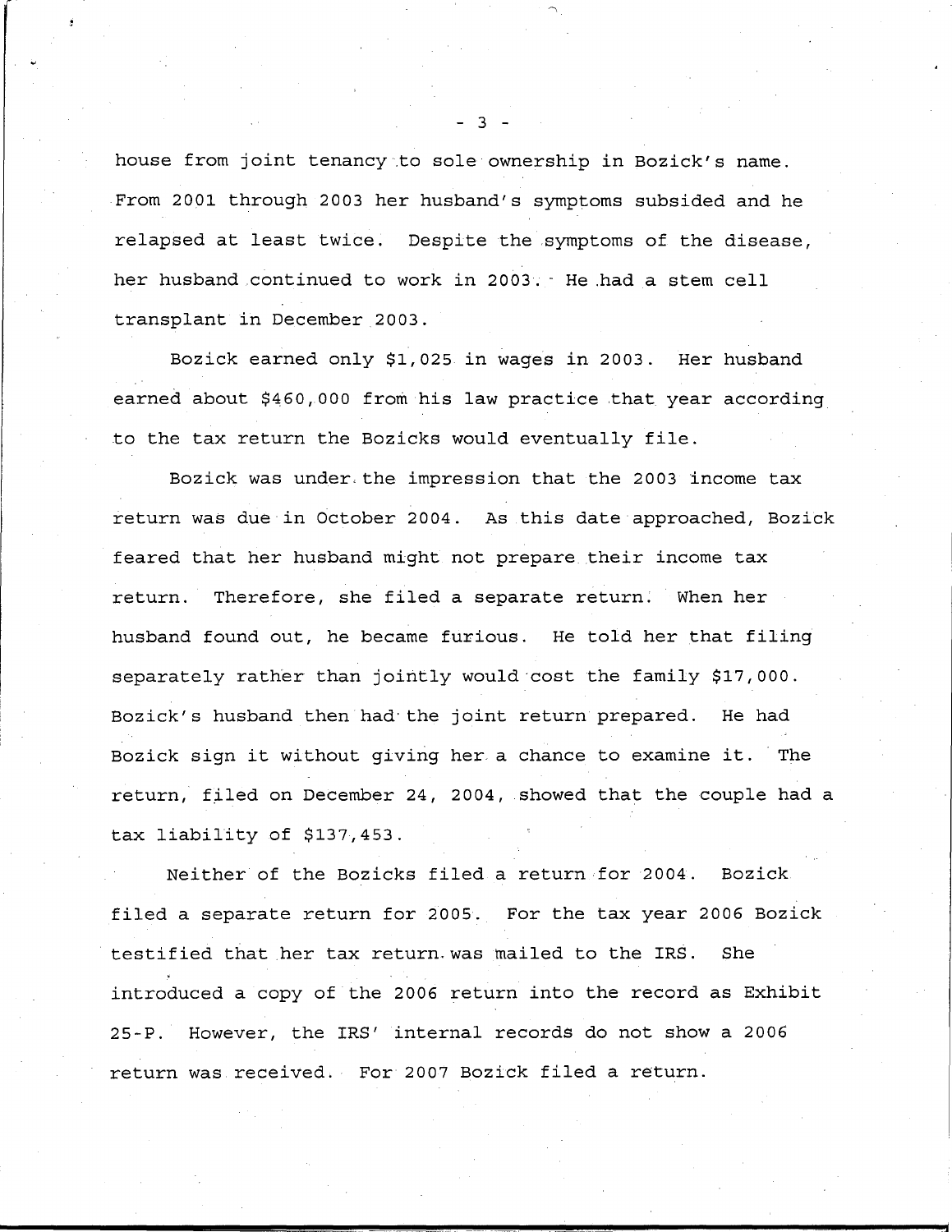Bozick's husband's law firm broke up in December 2005 . Before then, Bozick's husband owned assets through his law firm's pension plan. After the law firm broke up, he transferred assets to a section 401(k) account. In July 2005 Bozick petitioned for a divorce .

In April 2006 Bozick's husband died of leukemia. Bozick received \$750,000 in proceeds from her husband's life insurance policy .

In February 2007 Bozick submitted to the IRS a Form 8857, Request For .Innocent Spouse Relief, and a Form 12510, Questionnaire for Requesting Spouse. In these documents Bozick requested relief from the 2003 joint income tax liability .

In July 2007 the IRS sent a letter to Bozick stating that she did not qualify for section 6015(f) relief. The letter said that Bozick had failed to show that it would be unfair for her to be held jointly liable; that Bozick did not prove that she had a reason to believe, at the time she signed the return, that the tax would be paid; and that Bozick did not prove that she would suffer economic hardship.

The section 401(k) account remained unclaimed after the death of Bozick's husband. Then, in the summer of 2008, the IRS seized the section 401(k) account to pay the 2003 joint tax liability. The amount in the section  $401(k)$  account was \$145,000 . After the section 401(k) account was seized, the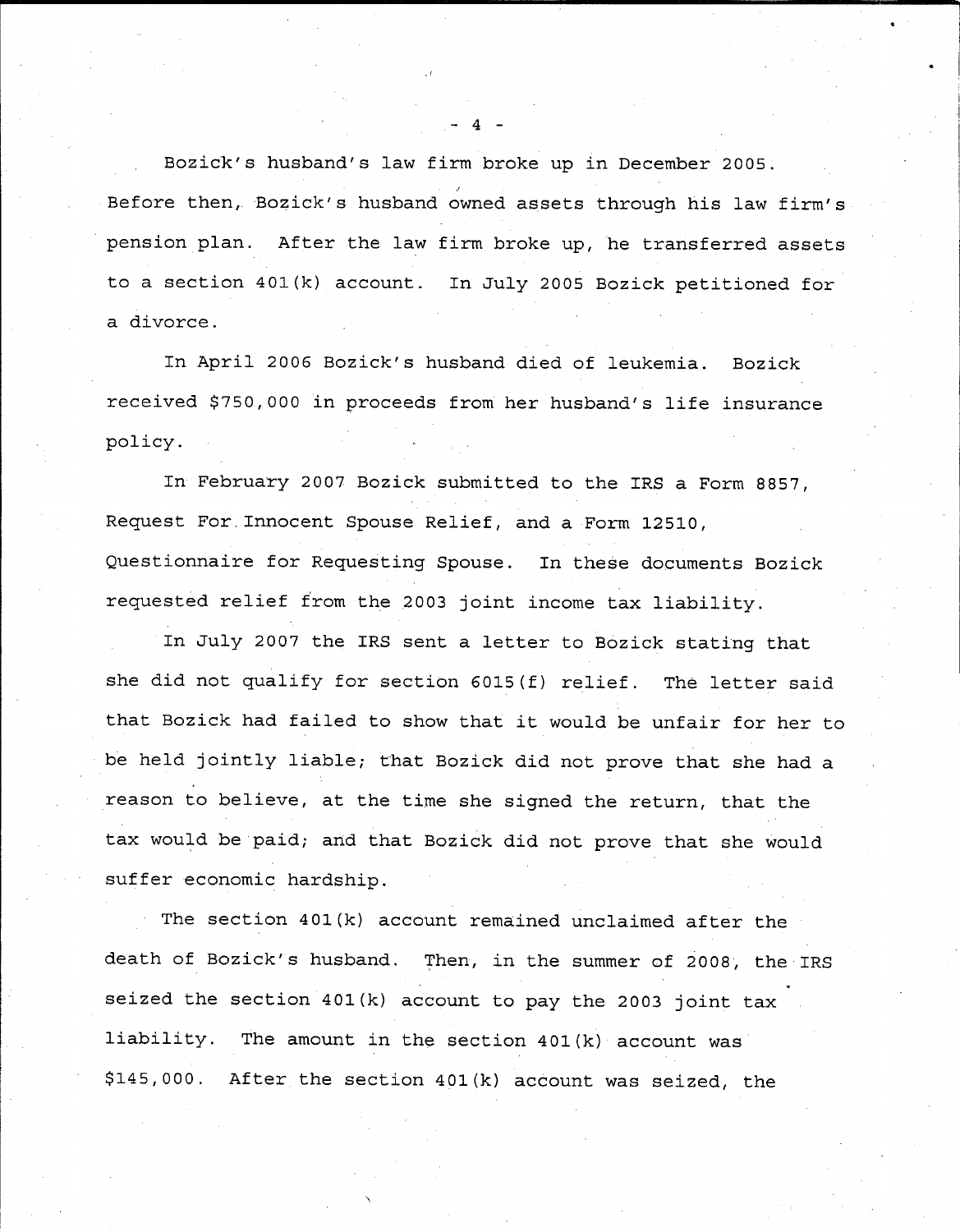amount owed in penalties and interest was \$106,000. This is the amount that Bozick will be required to pay if she is denied, relief from joint liability .

Bozick'has three children, two of whom live with her in the house that she owns. Bozick is attempting to sell the house. She reduced the offering price from  $$845,000$  to  $$649,000$ . If Bozick sells the house at the reduced price, she will receive \$100,000 after paying off the mortgage . Bozick is having difficulty making ends meet. She works at Target for \$8 per hour. She cannot afford to set the thermostat of the house above 50 degrees . Her mortgage payments are \$4,600 per month . Of the \$750,000 in life insurance proceeds that Bozick received, she had only \$300,000 left at the time of trial.

We conducted a trial at which Bozick testified. The parties filed a stipulation of facts, and we incorporate that stipulation into our findings of fact .

#### OPINION'

A spouse may be relieved from joint and several tax liability under section 6015(f) if, taking into account all the facts and circumstances, it is inequitable to hold the spouse liable. The spouse requesting relief generally bears the burden of proof. See Rule 142(a); Alt v. Commissioner, 119 T.C. 306, 311 (2002), affd. 101 Fed. Appx. 34 (6th Cir. 2004). It is uncontested that Bozick satisfies the .threshold conditions of

5 -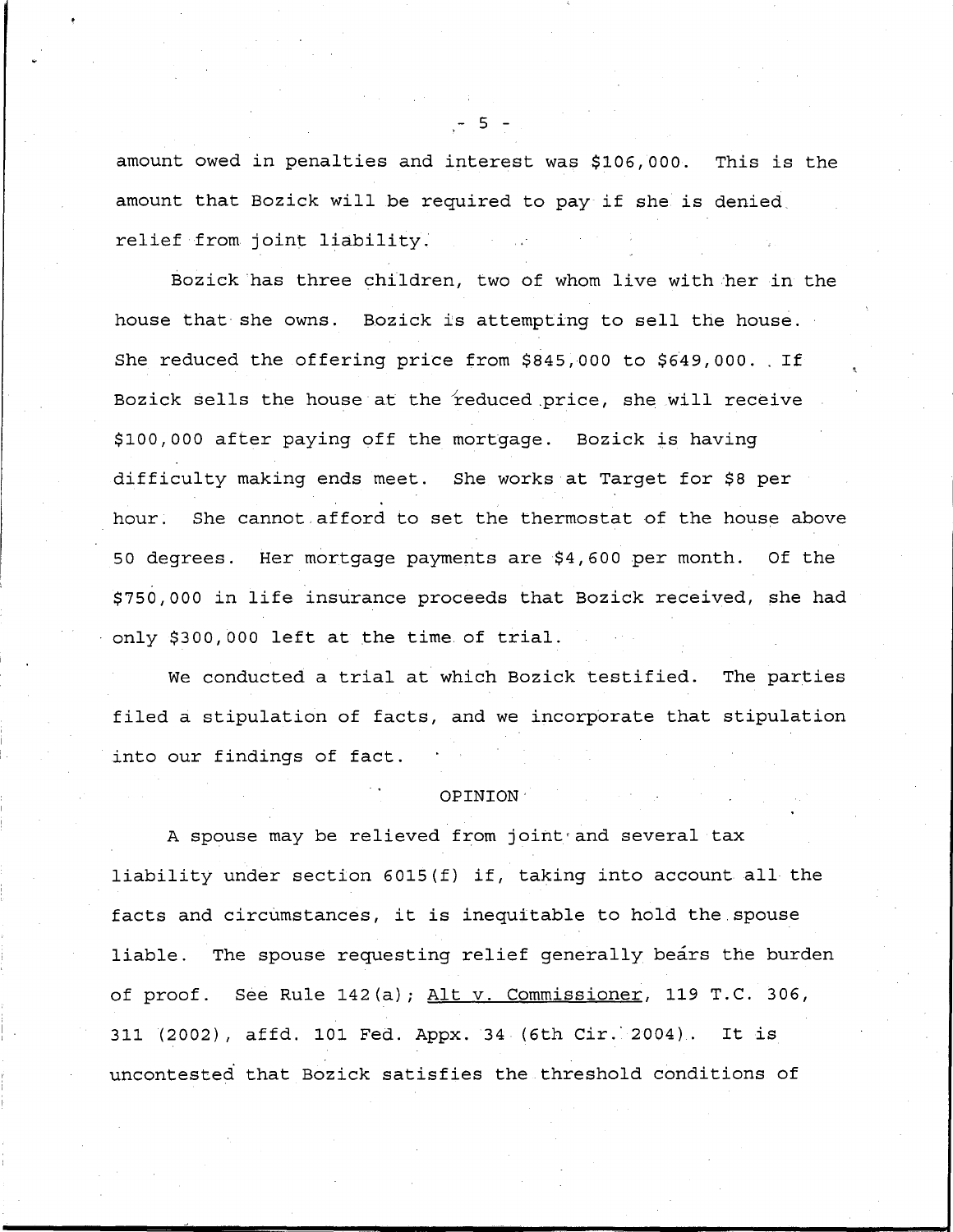Rev. Proc. 2003-61, sec. 4.01, 2003-2 C.B. 296, 297-298. But Bozick fails to qualify for relief under Rev. Proc. 2003-61, sec. 4.02, 2003-2 C.B. at 298, because, as we explain later, Bozick had reason to know the 2003 liability would not be paid. Under these circumstances, Bozick is entitled to relief only if she meets the alternative facts-and-circumstances test that is set forth in Rev. Proc. 2003-61, sec. 4.03, 2003-2 C.B. at 298-299. See Nihiser v. Commissioner, T.C. Memo. 2008-135. Under this test, we look to a "nonexclusive list of factors" to determine whether "it is inequitable to hold the requesting spouse liable" : (1) Whether-the requesting spouse is separated or divorced from the nonrequesting spouse; (2) whether the requesting spouse knew or had reason to know that the other spouse would not pay the liability; (3) whether the requesting spouse would suffer economic hardship if not granted relief; (4) whether the nonrequesting spouse has a legal obligation to pay the outstanding tax liability pursuant to a divorce decree or agreement; (5) whether the requesting spouse received a significant benefit from nonpayment of the tax liability; and (6) whether the requesting spouse has made a good-faith effort to comply with the tax laws for the tax years following the year to which the request for such relief relates. We consider all relevant facts and circumstances in determining whether the taxpayer is entitled to innocent spouse relief. Porter v.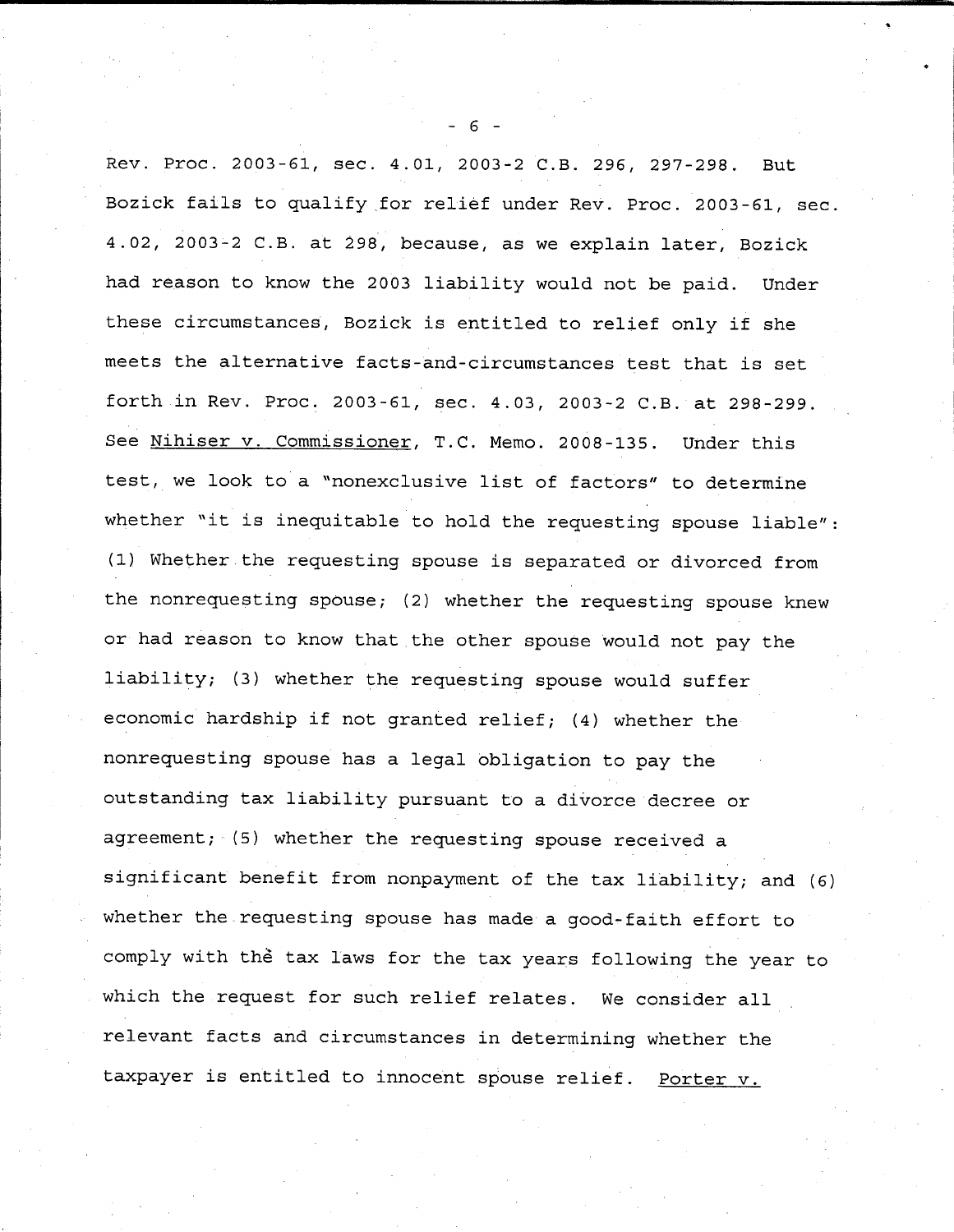Commissioner, 132 T.C.  $\qquad \qquad$  (2009) (slip op. at 12-13). We may consider evidence introduced at trial even if it was not included in the administrative record. Porter v. Commissioner, 130 T.C. 115, 117 (2008) . In determining whether relief is justified, we give no deference to the IRS' determination that Bozick was not entitled to relief. See Porter v. Commissioner, supra at \_\_(slip op. at  $12$ ).

### 1. Section 4.03 Factors

### a. Marital Status

Respondent concedes that because Gary Bozick was dead at the time the IRS made its innocent spouse determination, this factor weighs in favor of granting relief .

## b. Knowledge or Reason To Know

Respondent argues that Bozick knew or had reason to know that her husband would not pay the 2003 income tax liability when she signed the joint return in 2004 . Respondent therefore contends that this factor weighs against relief . Bozick testified that she did not know and did not have reason to know that her husband would not pay the income tax liability. Giving due regard to her testimony, we are not persuaded by it. Bozick had reasons to know that the tax liability would not be paid: (1) Her husband's failing health; (2) his credit card debt; (3) and his gambling problem. Bozick herself recognized these reasons just 6 months after filing the joint return. Her July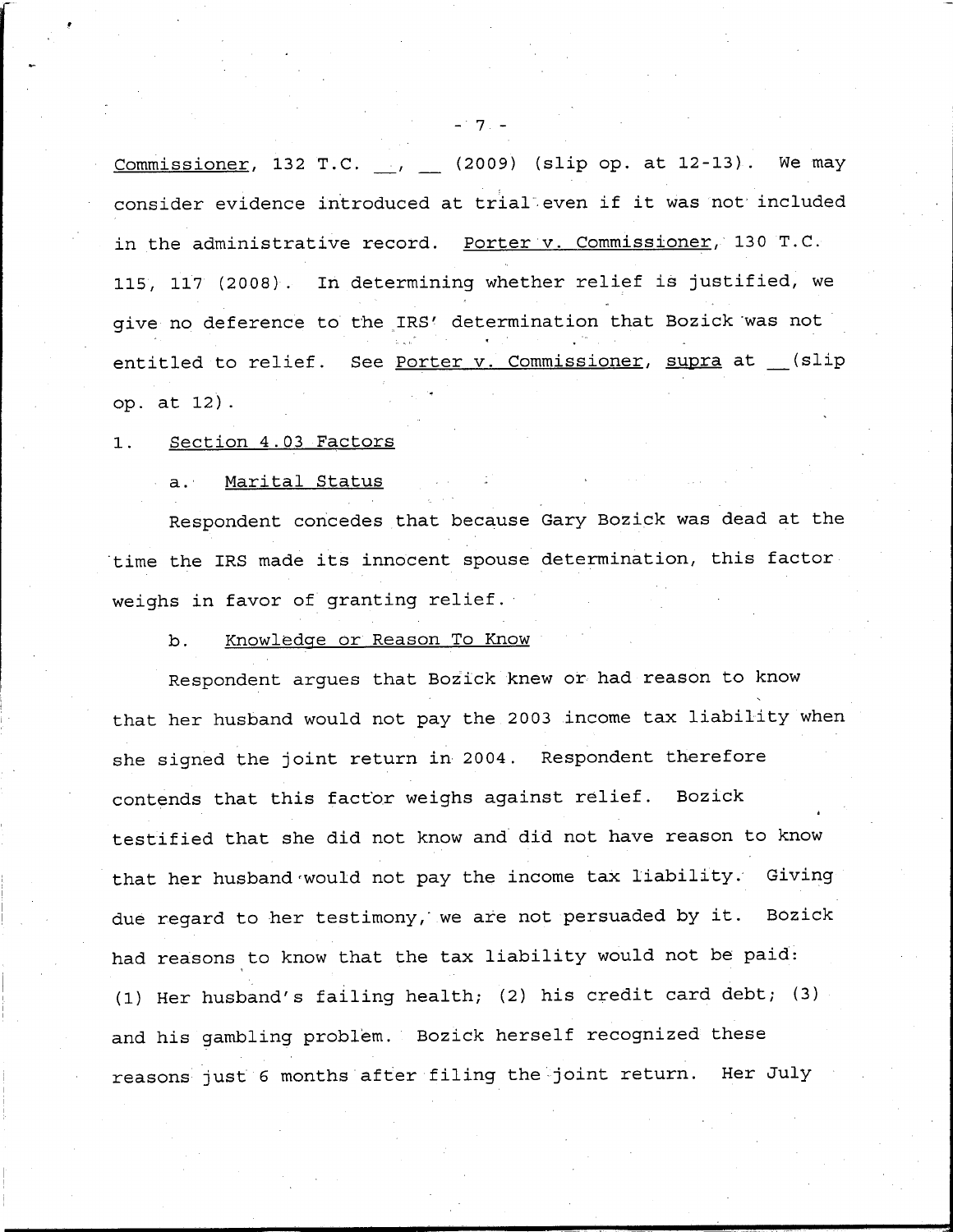2005 petition for divorce said that her husband was incapable of paying his Federal income tax liability. She claimed:

[Gary Bozick] has for some long time been diagnosed with terminal cancer and his life expectancy is very short; nevertheless, he has shown by his behavior his absolute disregard for the financial security of his wife or children in that  $* * *$  [Gary Bozick] regularly, perhaps daily, indulges in gambling by which he has exhausted his income, his credit, all or most of the equity in the marital home and a substantial amount of his retirement funds .

And :

\* \* \* [Gary Bozick] \* \* \* is far behind in paying income taxes, rarely, if ever, pays quarterly taxes and does not have taxes withheld from his income from his law firm .

And :

Further, if  $* * *$  [Gary Bozick] is not restrained from changing his life insurance beneficiary and from encumbering the policy and he dies while this action is pending, Petitioner will be left with income tax bills but with no resources from which to satisfy those bills  $* * *$ .

This factor weighs against relief. Also, we find that it was unreasonable for Bozick to believe that her husband could pay the tax liability, a fact that precludes Bozick from satisfying the second element of the safe harbor test of Rev. Proc. 2003-61, sec. 4.02(1)(b) ("requesting spouse must establish that it was reasonable \* \* \* to believe that the nonrequesting spouse would pay") .

c. Economic Hardship

i

Respondent argues that Bozick would not experience economic hardship if she were denied equitable relief . Respondent

- 8 -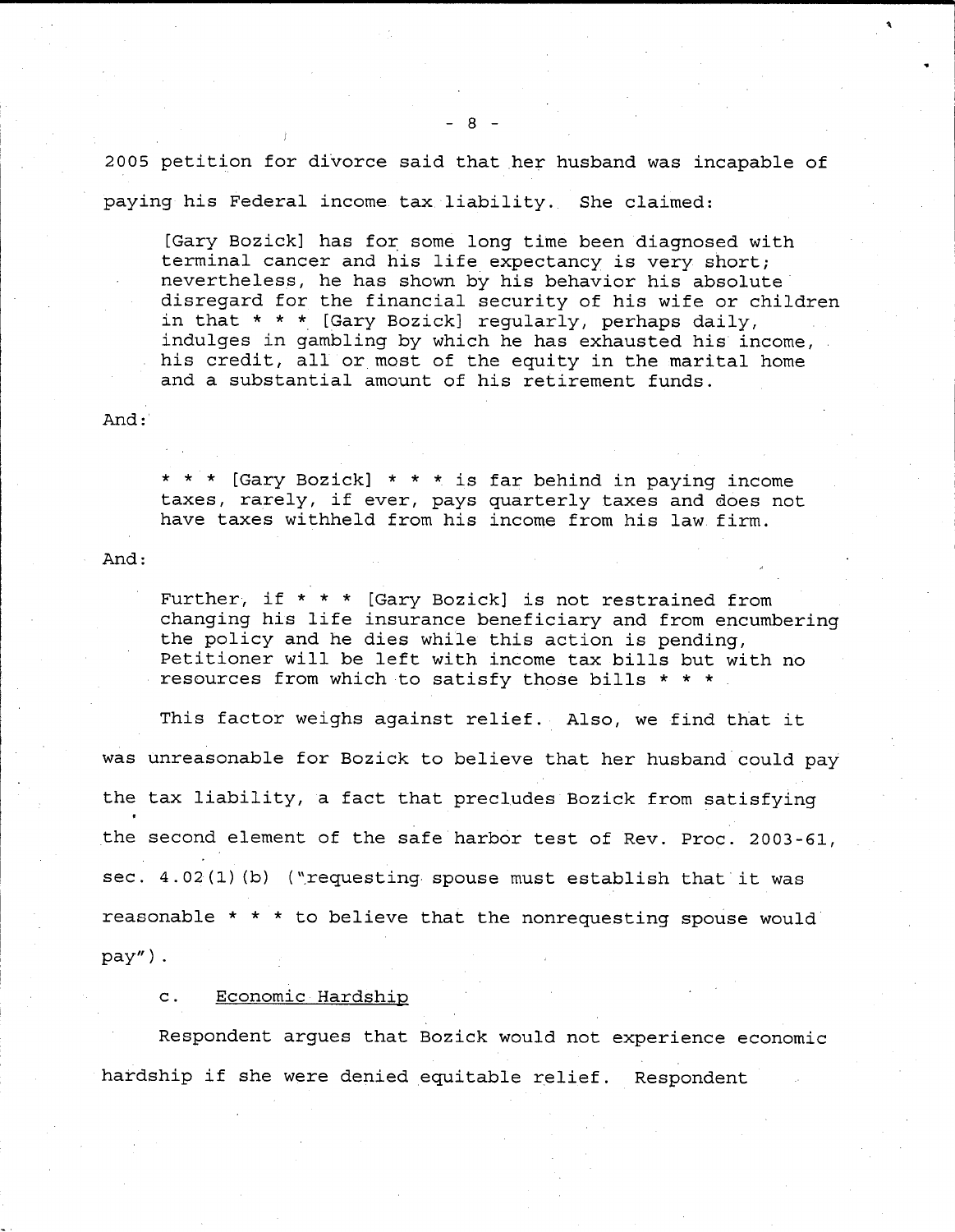therefore contends that this factor weighs against relief . . Bozick argues that she would experience'economic hardship .

Bozick's monthly bills far exceed her monthly income. She earns \$700 per month in wages. She also earns \$800 per month in annuity payments, but these payments will stop in 2010. Her mortgage is \$4,600 per month. She pays money to support her disabled mother. She pays utility bills of at least \$700 per month. She pays health insurance bills of \$600 per month. She pays \$380 for gas-and insurance for her car .

On the other hand, Bozick•has fairly substantial assets . She owns money market accounts that are worth \$300,000. She has a house worth perhaps \$100,000 after deducting the mortgage . This \$400,000 in net worth must be balanced against her low wages and few remaining years in which to earn income. Analyzing Bozick's living expenses is also complicated by the fact that Bozick's \$4,600 monthly mortgage obligation is unaffordable, that she is therefore attempting to move into a more affordable house, and that after she moves her housing costs will go down. Even after a reduction in housing costs, her monthly budget will still be in a large deficit. The result will be that her net worth will gradually be depleted until she has nothing left to support herself after retirement. Accounting for all of this, we find that economic hardship is a "neutral" factor, weighing neither for or against relief. See O'Meara v. Commissioner, T.C. Memo.

9 -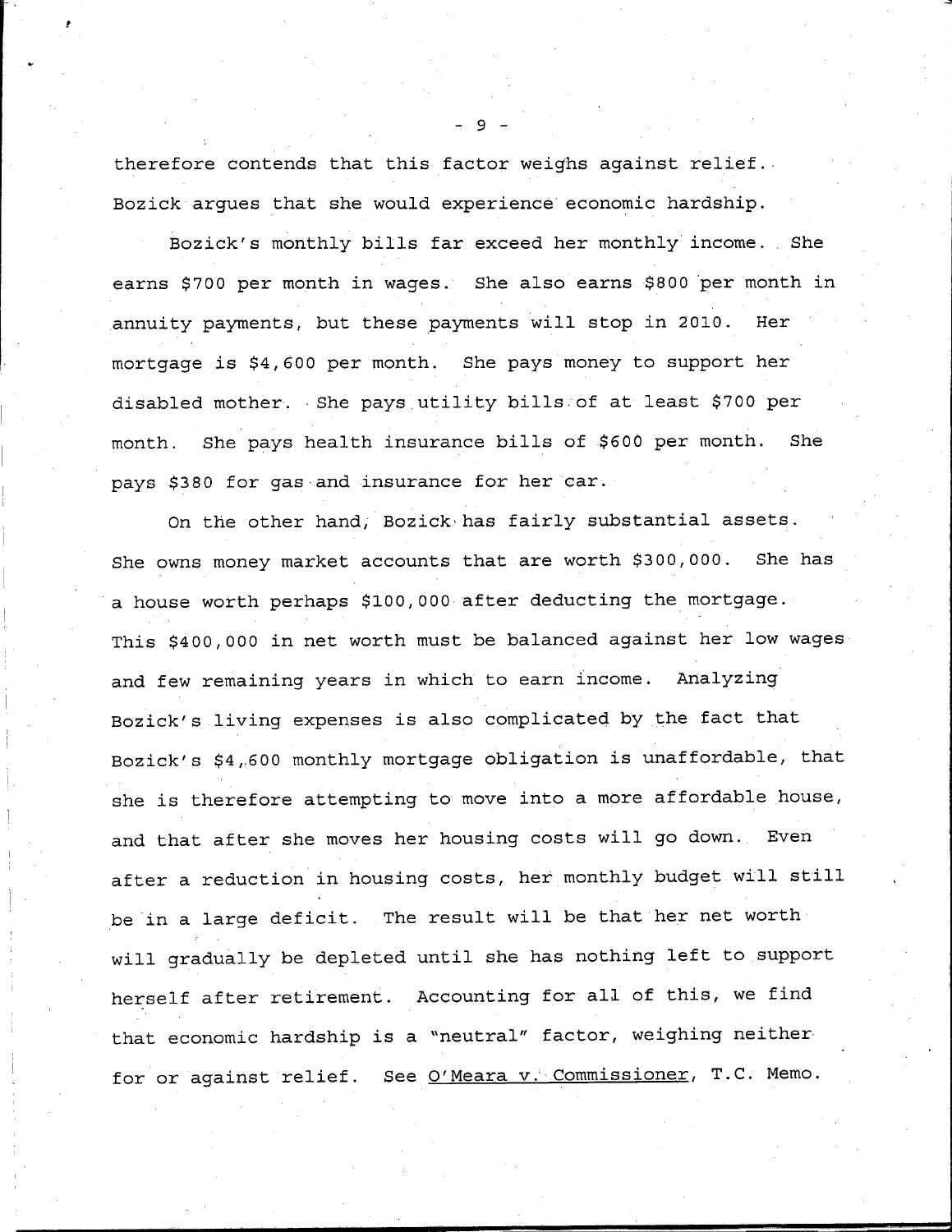2009-71 (neutral factor: the requesting spouse had \$521,600 collection potential and \$284,569 in assets and was 80 years old); cf. Sunleaf v. Commissioner, T.C. Memo. 2009-52 (positive factor: the requesting spouse, a disabled 70-year-old, had already sold her home and moved into mobile home worth 10 percent of the house) .

## d. Legal Obligation of Nonrequesting Spouse

Respondent contends that this factor is neutral because Bozick presented no evidence that her husband had a legal obligation to pay the joint tax liability pursuant to a divorce decree or agreement. We agree.

### e. Significant Benefit

Respondent argues that Bozick benefited significantly from the unpaid liability, and that therefore this factor weighs against relief. Respondent argues that alternatively, even if Bozick did not significantly benefit, this factor should be categorized as "neutral" rather than "positive" .. Bozick argues that she did not benefit significantly from the unpaid liability. We agree with Bozick. By the time that the 2003 unpaid tax liability was due (at various times during 2003 and 2004), Bozick and her children were receiving only normal support from Bozick's husband .

Respondent argues that Bozick benefited from the nonpayment because she received \$750,000 in life insurance proceeds after

#### $-10$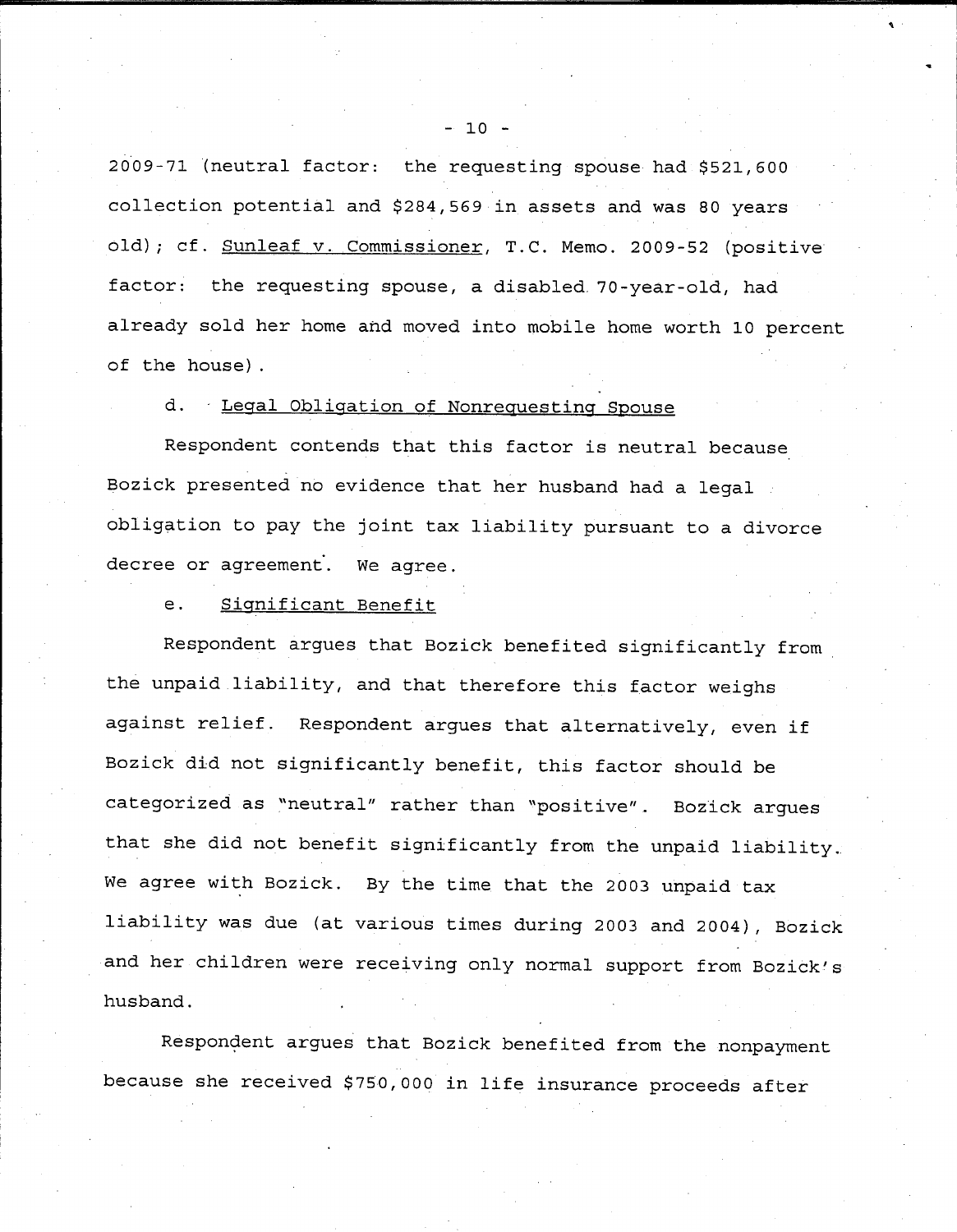her husband died in 2006. But Bozick received these proceeds because her husband paid for the life insurance policy throughout his lifetime, not because he refused to pay the 2003 income tax liability. This factor is positive, weighing in favor of relief.

## f. Good-Faith Effort To Comply With Federal Income Tax <u>Laws</u>

Respondent argues that Bozick did not make a good-faith effort to comply with the Federal income tax laws for the tax years after 2003. Respondent therefore argues that this factor is negative. Bozick arques that she made such efforts.

Bozick did not file a tax return for 2004; she filed one for 2005; she did not file a return for 2006; and she filed one for 2007. Although it is not entirely clear from the record why Bozick failed to file returns for 2004 and 2006, it is likely that her failure to file a return for 2004 was due to interpersonal issues with her dying husband and that her failure to file a return for 2006 was due to a miscommunication with her accounting firm. This factor is neutral.

### 2. Whether Bozick Is Entitled to Relief

Of the factors listed in Rev. Proc. 2003-61 sec. 4.03, two factors support relief (marital status and lack of significant benefit), one factor weighs against relief (knowledge or reason to know) and three factors are neutral (economic hardship, noncompliance with tax laws, and nonrequesting spouse's legal obligation) . In addition to these six factors, we are also

**I**